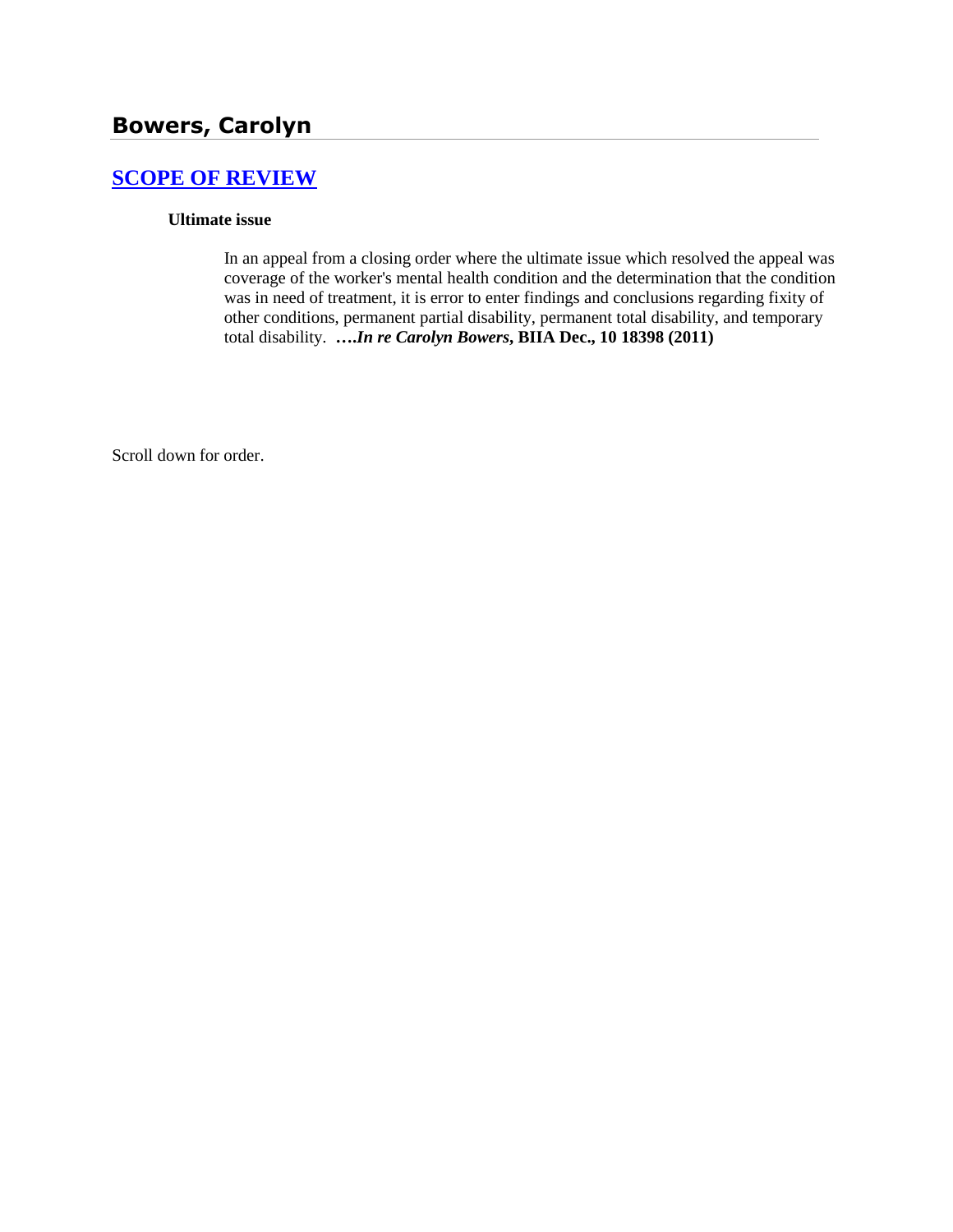# **BEFORE THE BOARD OF INDUSTRIAL INSURANCE APPEALS STATE OF WASHINGTON**

**)**

**IN RE: CAROLYN M. BOWERS ) DOCKET NO. 10 18398 & 10 18398-A**

**CLAIM NO. W-302825 ) DECISION AND ORDER**

APPEARANCES:

1

2

3

4

5 6

11

21

- Claimant, Carolyn M. Bowers, by Law Office of James Rolland, P.S., per T. J. Martin Self-Insured Employer, Weyerhaeuser Co. & Subsidiaries, by
- 7 Reinisch Mackenzie, P.C., per
- 8 Michael H. Weier
- 9 10 Department of Labor and Industries, by The Office of the Attorney General, per Sean M. Davis, Assistant

12 13 14 15 16 The claimant, Carolyn M. Bowers, filed an appeal (Docket No. 10 18398) with the Board of Industrial Insurance Appeals on August 11, 2010, from an order of the Department of Labor and Industries dated August 2, 2010. In this order, the Department closed the claim with no award for permanent partial disabilities, and with time-loss compensation benefits as paid through April 21, 2010.

17 18 19 20 The self-insured employer, Weyerhaeuser Co. & Subsidiaries, filed a cross-appeal (Docket No. 10 18398-A) with the Board of Industrial Insurance Appeals on September 30, 2010, from the order of the Department dated August 2, 2010. The Department order is **REVERSED AND REMANDED**.

# **DECISION**

22 23 24 25 As provided by RCW 51.52.104 and RCW 51.52.106, this matter is before the Board for review and decision. The claimant and employer filed timely Petitions for Review of a Proposed Decision and Order issued on June 9, 2011, in which the industrial appeals judge reversed and remanded the Department order dated August 2, 2010.

26 27 28 The Board has reviewed the evidentiary rulings in the record of proceedings and the Proposed Decision and Order and finds that no prejudicial error was committed. The rulings are affirmed.

29 30 31 The issues presented by this appeal and the evidence presented by the parties are adequately set forth in the Proposed Decision and Order. Finding of Fact No. 6 of the Proposed Decision and Order determined that "[a]s of August 2, 2010, Ms. Bowers' bilateral epicondylitis had

32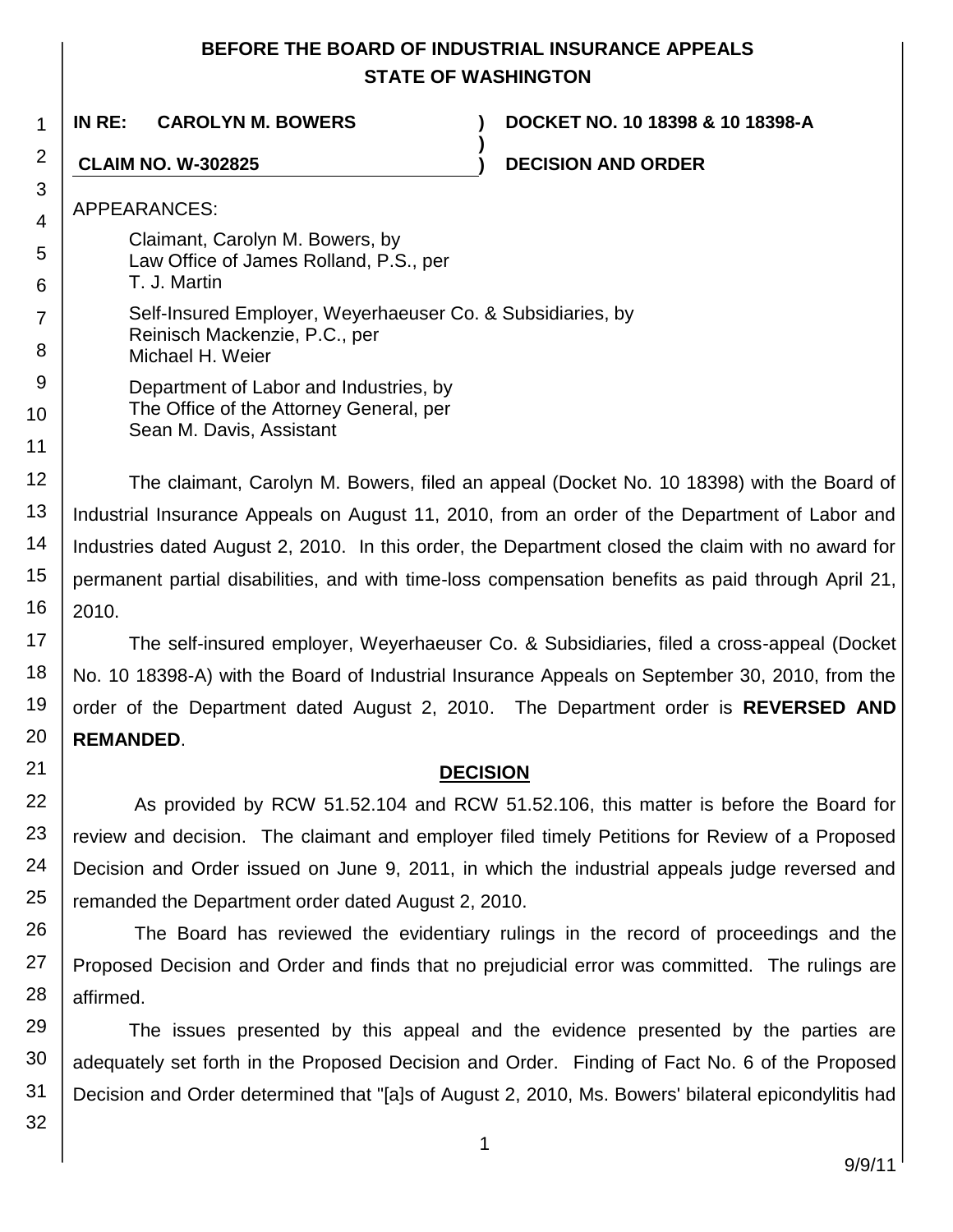1 2 3 4 5 6 7 8 9 10 reached maximum medical improvement and was not in need of further medical treatment." Findings of Fact Nos. 5, and 7, and Conclusions of Law Nos. 2, and 6 of the Proposed Decision and Order determine that Ms. Bowers' mental health conditions, diagnosed as major depressive disorder and pain disorder, were proximately caused by the industrial injury, have not reached maximum medical improvement, and require the claim be held open for treatment and other action as indicated. We have previously held that it is error to enter findings regarding fixity of one condition while directing the Department to provide treatment on a separate condition. A claim is either open or closed; it cannot be open with respect to some conditions and closed with respect to others. *In re Bette Pike,* BIIA Dec., 88 3366 (1990) and *In re Lulu M. Anderson,* Dckt. No. 09 19941 (November 5, 2010).

11 12 13 14 15 16 17 18 19 20 We have granted review because the determination by our industrial appeals judge that Ms. Bowers has a condition proximately caused by the industrial injury that is in need of further proper and necessary medical treatment is inconsistent with other determinations made in the Proposed Decision and Order. Our industrial appeals judge's decision to relate Ms. Bowers' mental health condition to the industrial injury and to find that the condition required further proper and necessary treatment, removes from our consideration issues regarding fixity of other conditions proximately caused by the industrial injury. This also precludes us from determining whether Ms. Bowers was total temporary disabled from April 22, 2010, through August 2, 2010, because the Department has not addressed the mental health conditions in making the administrative decision to deny time loss compensation benefits for this period.

21

22 In our recent Decision and Order, *In re Olander Frazier,* Dckt. No.09 21221 (July 11, 2011), we addressed the issue presented by this appeal.

23 24 25 26 27 28 29 30 Finding of Fact No. 11 and Conclusion of Law No. 3 of the Proposed Decision and Order determine that Mr. Frazier's accepted bilateral shoulder condition was fixed and stable and not in need of further medical treatment, while Finding of Fact No. 13 and Conclusion of Law No. 4 determine that Mr. Frazier's mental health conditions have not reached maximum medical improvement and require the claim be held open for treatment and other action as indicated. We have previously held that it is error to enter findings regarding fixity of one condition while directing the Department to provide treatment on a separate condition. A claim is either open or closed; it cannot be open with respect to some conditions and closed with respect to others. *In re Bette Pike,* BIIA Dec., 88 3366 (1990) and *In re Lulu M. Anderson,* Dckt. No. 09 19941 (November 5, 2010).

- 31
- 32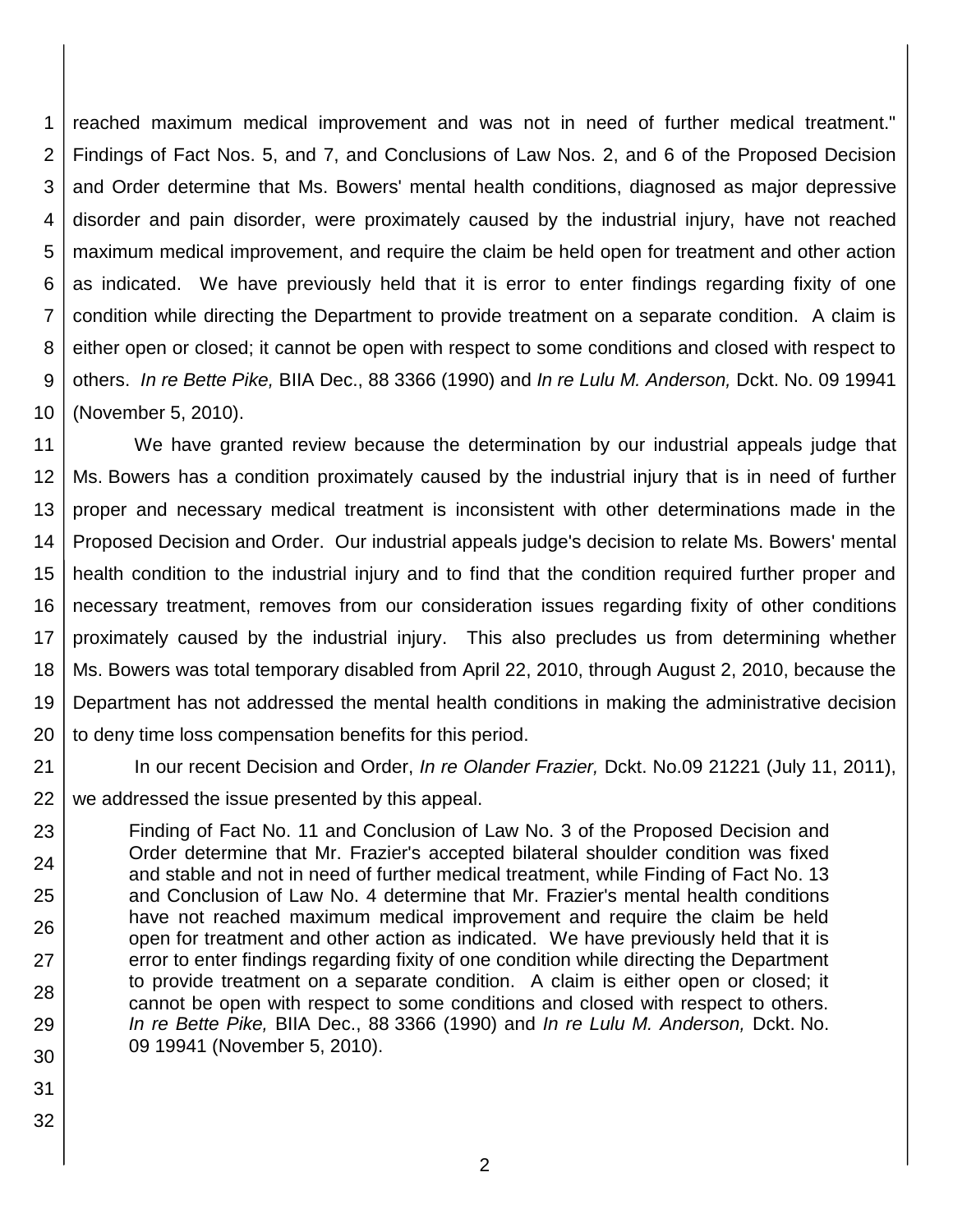While the *Pike* and *Anderson* decisions stand for the proposition stated, we are also mindful that RCW 51.52.104 states that the industrial appeals judge "shall" make findings and conclusions as to "each contested" issue of fact and law "as well as the order" based thereon. See also WAC 263-12-140. The critical concerns in the *Pike*  and *Anderson* directive are that we should not give the Department contradictory directives and that we should not make findings or conclusions that might reasonably be interpreted to usurp the Department's original jurisdiction to adjudicate the claim further once the matter is returned to the Department. In *Anderson*, we addressed the issue of the scope of findings on issues presented in an appeal. In *Anderson*, the issue was whether any condition caused by the industrial injury had worsened between the terminal dates. We found that the claimant established worsening of her cervical condition. While the evidence also established that the claimant's right shoulder condition had not worsened, we held that a finding regarding the fixity of the right shoulder was superfluous. The ultimate issue presented in the appeal was whether any worsening of the conditions caused by the industrial injury had worsened. Finding that the cervical condition had worsened decided the ultimate issue in that appeal.

*Frazier,* at 2.

The same rule applies in Ms. Bowers appeal. The ultimate issues resolved in this appeal were the allowance of Ms. Bowers' mental health conditions of major depressive disorder and pain disorder, and the determination that these conditions were in need of further proper and necessary treatment. Allowance of the mental health conditions and a determination that they are in need of treatment precludes further findings and conclusions regarding; fixity of other conditions, permanent partial disability, permanent total disability, and total temporary disability. Accordingly, we revise the findings of fact and conclusions of law.

After consideration of the Proposed Decision and Order and the Petitions for Review, and a careful review of the entire record before us, we are persuaded that the preponderance of the evidence supports allowance of Ms. Bowers' mental health conditions diagnosed as major depressive disorder and pain disorder, and supports the need for further proper and necessary treatment.

## **FINDINGS OF FACT**

- 1. The claimant, Carolyn M. Bowers, suffered an industrial injury to her elbows on February 27, 2000. The Application for Benefits in Claim No. W-302825 was filed with the self-insured employer, Pacific Veneer, Ltd., on April 11, 2000, and with the Department of Labor and Industries on June 8, 2001. On June 19, 2001, the Department issued an order in which it allowed the claim.
- 5 6 7 8 9 10 11 12 13 14 15 16 17 18 19 20 21 22 23 24 25 26 27 28 29 30 31 32

1

2

3

4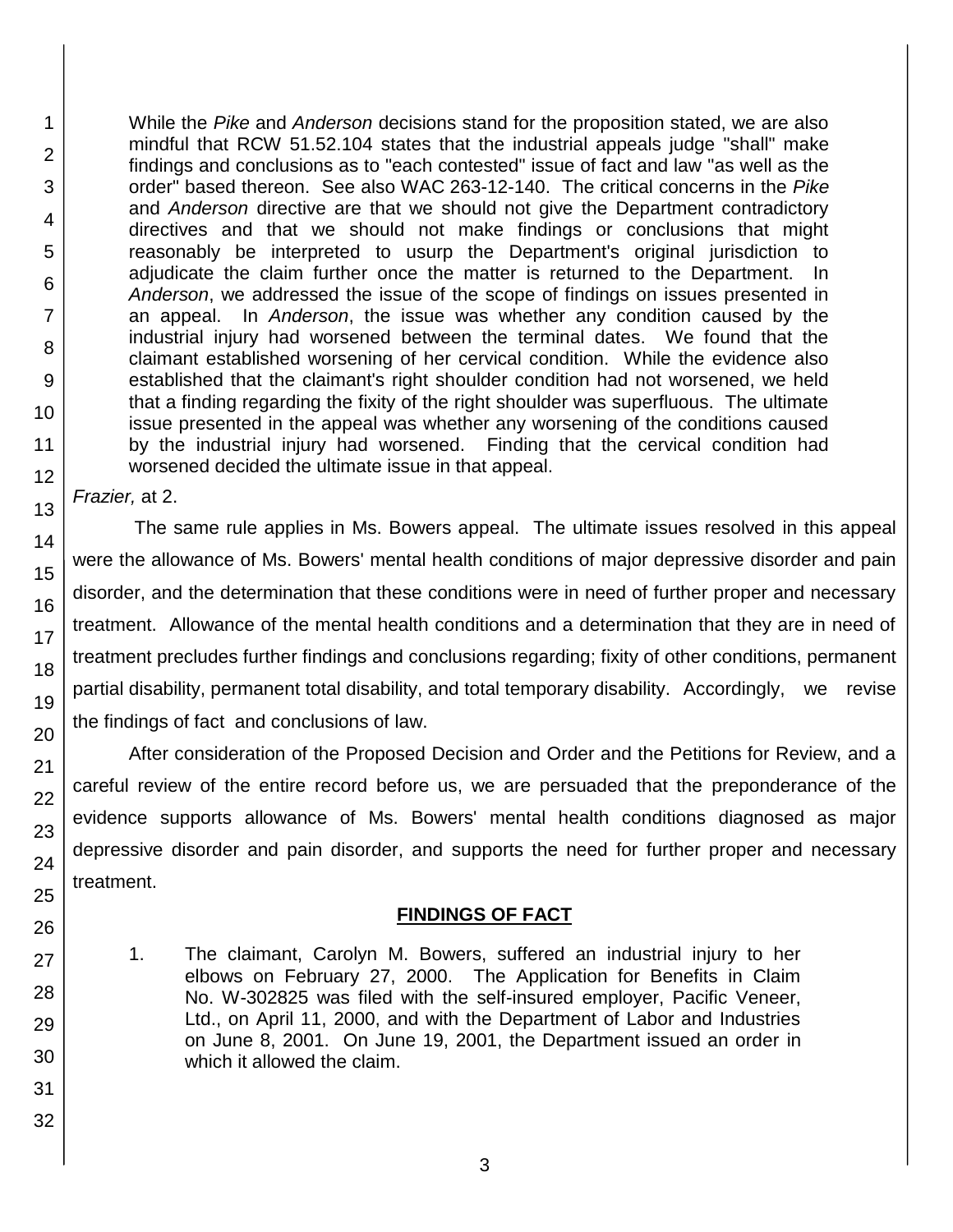On August 2, 2010, the Department issued an order in which it closed the claim with time-loss compensation benefits as paid through April 21, 2010, and with no award for permanent partial disabilities. The claimant filed an appeal with the Board on August 11, 2010, to the order dated August 2, 2010. The appeal was assigned Docket No. 10 18398, and was granted by an order of the Board dated September 10, 2010.

On September 30, 2010, the self-insured employer filed a cross-appeal with the Board to the order dated August 2, 2010. The appeal was assigned Docket No. 10 18398-A, and was granted by an order of the Board dated October 13, 2010.

- 2. The claimant, Carolyn M. Bowers, was injured on February 27, 2000, while in the course of her employment with Pacific Veneer, Ltd., a Weyerhaeuser owned company, when she injured both her left and right elbows.
- 3. As a result of Ms. Bowers' industrial injury, she developed bilateral epicondylitis, and mental health conditions diagnosed as major depressive disorder and pain disorder, all of which were proximately caused or aggravated by the industrial injury of February 27, 2000.
- 4. As of August 2, 2010, Ms. Bowers' major depressive disorder and pain disorder had not reached maximum medical improvement, and were in need of further proper and necessary treatment.

# **CONCLUSIONS OF LAW**

- 1. The Board of Industrial Insurance Appeals has jurisdiction over the parties to and the subject matter of this appeal.
- 2. Pursuant to RCW 51.36.010, Carolyn M. Bowers' mental health conditions diagnosed as major depressive disorder and pain disorder, proximately caused by the industrial injury, had not reached maximum medical improvement as of August 2, 2010, and she is entitled to further proper and necessary medical treatment.
- 3. The order of the Department of Labor and Injuries dated August 2, 2010, in which it closed the claim with time-loss compensation benefits as paid through April 21, 2010, and with no award for permanent partial disability, is incorrect and is reversed. This claim is remanded to the Department to enter an order in which it allows Ms. Bowers' industrially related mental health conditions diagnosed as major depressive disorder and pain disorder, and directs the self-insured employer to provide further proper
- 1 2 3 4 5 6 7 8 9 10 11 12 13 14 15 16 17 18 19 20 21 22 23 24 25 26 27 28 29 30 31 32